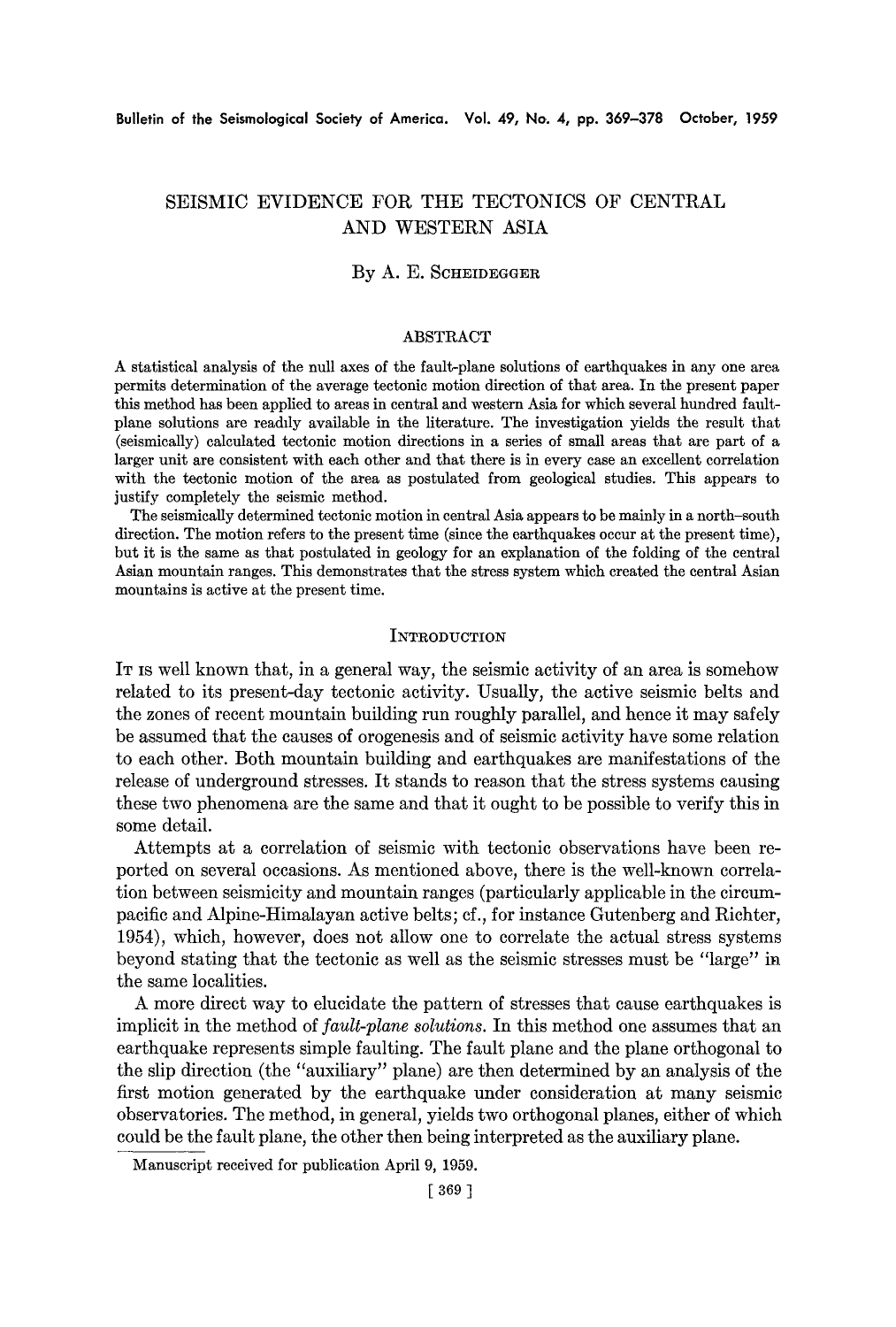It is natural to suspect that the earthquake faults thus determined by fault-plane solutions should correlate with the pattern of tectonic faulting in any one area. However, attempts at obtaining such a correlation have generally ended in failure. It turned out that the actual faults evident in earthquakes are oriented in a quite random fashion and that there is no obvious correlation with the tectonic structure of the area in which the seismic shocks occurred.

The writer has therefore proposed that fault-plane solutions should be regarded as having only a statistical significance (Scheidegger, 1958a). In any particular instance the orientation of the fracture (fault) surface is generally random. However, the orientation of the null axis (the axis of zero motion, which is identical with the intersection of the fault plane and the auxiliary plane) is on the whole such that it tends to be orthogonal to the mean tectonic motion which is prevalent within the area. Conversely, the direction of the tectonic motion in an area can be assumed to be that which is, on the average, orthogonal to the null axes of the earthquakes of that area.<sup>1</sup>

The idea indicated above has already been applied to the northwest Pacific Ocean, where rather consistent results were obtained (Scheidegger, 1958b). Unfortunately, the number of fault-plane solutions available in that area was rather limited, with the result that the analysis in question suffered somewhat from lack of data.

Looking for an area where the idea could be further tested, the writer noted that a good possibility exists in central Asia, where several hundred earthquakes have been investigated by various Russian groups. Many areas in central Asia are characterized by the occurrence of numerous small earthquakes, felt almost daily. In order to investigate these shocks, expeditions have been sent out to establish field stations for various lengths of time. The presence of these stations enabled the Russian investigators to obtain fault-plane solutions for many of the earthquakes which are now available in the literature. The chief aim of these researches was to show a correlation between the fault-plane solutions and the tectonics of the various areas, but only rarely was there an obvious relationship.

In the present paper we shall undertake to analyze the Russian fault-plane solutions with regard to the statistical significance of their null axes. It turns out that the tectonic motion directions thus obtained are, in every case, in agreement with the tectonic motion postulated from geological studies. This result appears to justify the seismic method completely.

# METHOD OF ANALYSIS

The method for the analysis of the statistical significance of the null axes of the earthquakes in any one area has been described earlier in detail (Scheidegger, 1958a). However, for the convenience of the reader we recall here briefly the principal ideas.

The basic hypothesis is that the null axis in every earthquake tends to be orthogonal to the tectonic motion direction which is prevalent in the focal area. Thus, denoting the components of the tectonic motion direction by  $\xi$ ,  $\eta$ ,  $\zeta$  (north, east, and down, respectively) and the components of the unit vector along the null axis

<sup>&</sup>lt;sup>1</sup> The history of this method has also been outlined in the reference given (Scheidegger, 1958a).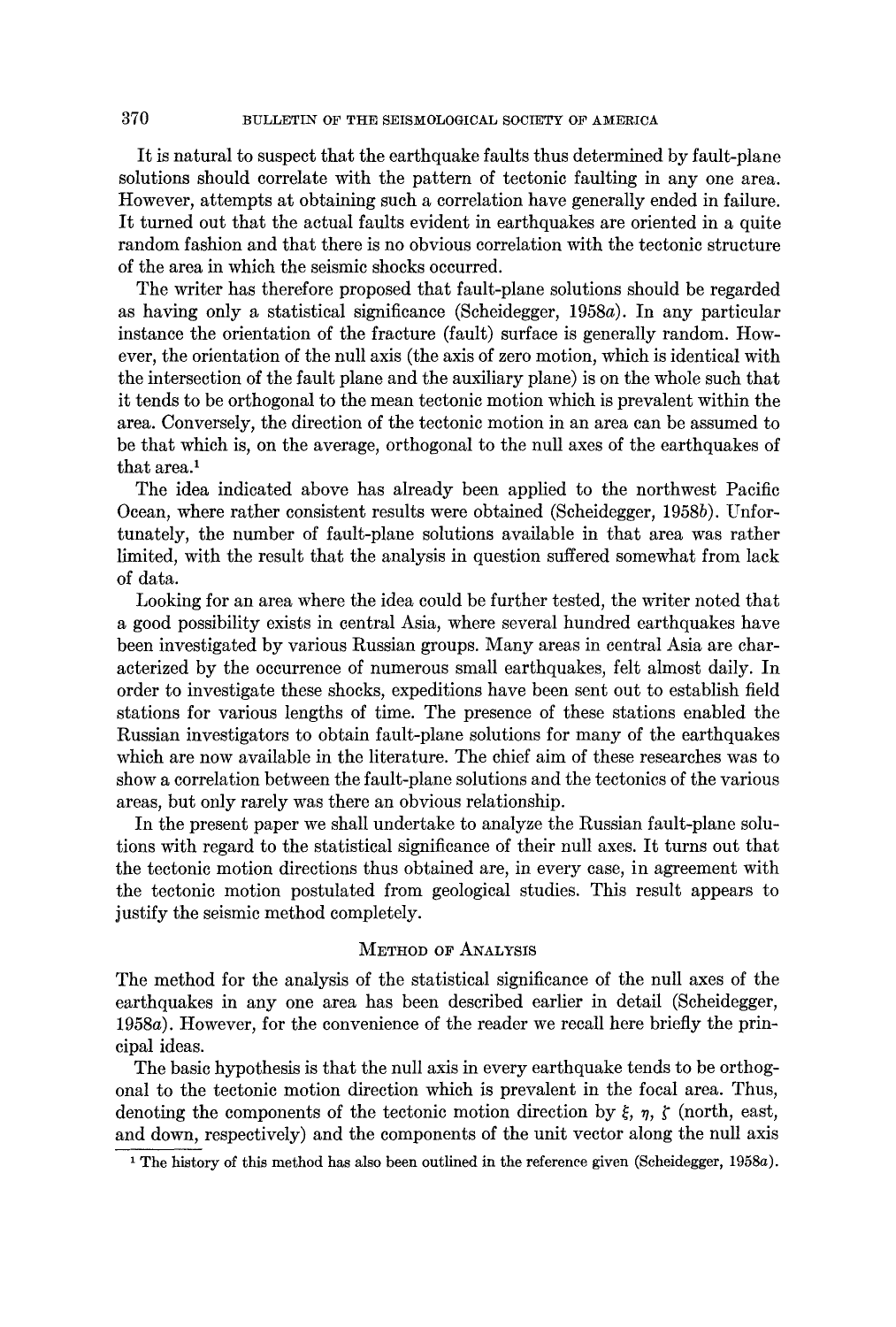of the *i*-th earthquake by  $n_{ix}$ ,  $n_{iy}$ ,  $n_{iz}$  (north, east, and down, respectively), the sum of the squares of the scalar product of the two vectors, taken over all earthquakes in the area, must be a minimum. This enables one to determine  $\xi$ ,  $\eta$ ,  $\zeta$  for a given series of  $n_i$ 's. Since the direction of the tectonic motion is only determined up to an arbitrary multiple, it can always be normalized so that  $\xi$  is equal to 1. The result then is

$$
\eta = \frac{\sum n_{ix} n_{iy} \sum n_{iz}^2 - \sum n_{ix} n_{iz} \sum n_{iy} n_{iz}}{\sum n_{iy} n_{iz} \sum n_{iy} n_{iz} - \sum n_{iy}^2 \sum n_{iz}^2}
$$

$$
\zeta = \frac{\sum n_{ix} n_{iz} \sum n_{iy}^2 - \sum n_{iz} n_{iy} \sum n_{iy} n_{iz}}{\sum n_{iz} n_{iy} \sum n_{iy} n_{iz} - \sum n_{iy}^2 \sum n_{iz}^2}
$$

The azimuth  $\phi$  of the tectonic motion is then given by

$$
\tan\phi=\eta
$$

and the dip  $\psi$  by

$$
\tan \psi = \sqrt{\frac{\zeta^2}{1 + \eta^2}}
$$

The *sign* of the tectonic motion (tension or thrust) cannot be determined by the present analysis.

In order to analyze a series of earthquakes it is therefore necessary to know the direction cosines of the null axes. For the present analysis these direction cosines have been calculated by an electronic computer (the Datatron of the California Institute of Technology) from the fault-plane solutions which the writer had collected from the literature.

The earthquakes that were used for the present analysis were mostly small local shocks in central and west-central Asia (except for some large ones in the Hindu Kush area), the fault-plane solutions for which had been determined earlier by various Russian investigators. Part of the data had already been collected by the writer from various Russian publications and was tabulated in one of his catalogues of fault-plane solutions (Scheidegger, 1957). Most of the data, however, were taken from a publication by Gotsadze *et al.* (1957) in which much recent Russian work is summarized. A few solutions (in the Caucasus) were taken from a recent paper by Karapetyan (1958). In the last two publications the fault-plane solutions were represented on small charts from which the standard form of representation (dip and dip direction of fault and auxiliary planes) had to be extracted. Because of the great number of solutions these are not listed here in detail; the reader is referred to the original publications for an inspection of the individual fault-plane solutions.

The data were fed to the electronic computer which was programmed to do the rest of the work, i.e., to calculate the direction cosines of the null axes and to make the various least squares solutions.

The results obtained are shown in table 1. A detailed discussion of these results will be given in the next section.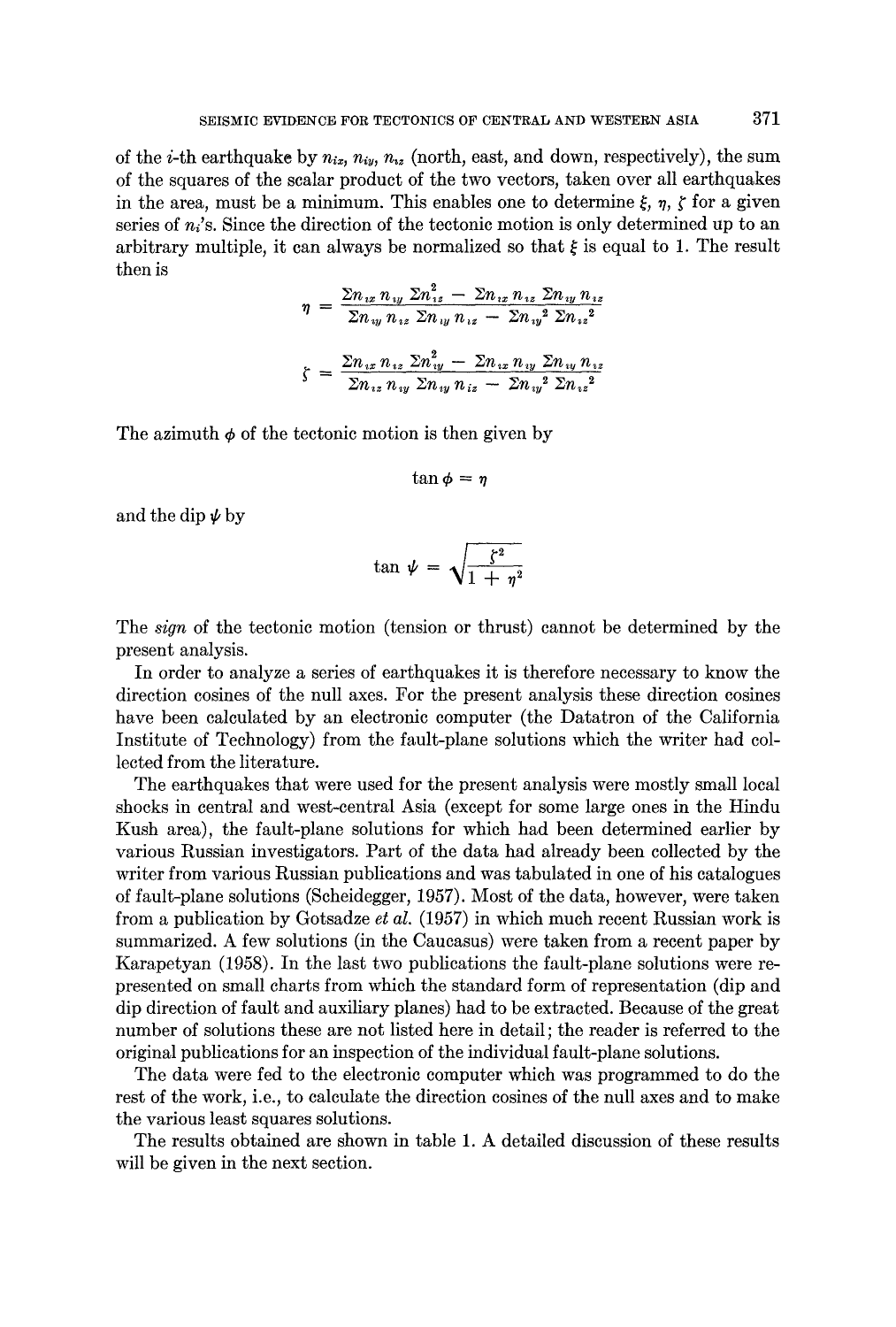| Description                                                        | Area between    |                 | No of<br>earth- |             | t        | Azimuth                                | Dip   |
|--------------------------------------------------------------------|-----------------|-----------------|-----------------|-------------|----------|----------------------------------------|-------|
|                                                                    | Lat N           | Long. E         | quakes          | 4           |          |                                        |       |
| Caucasus 1<br>$\sim$<br>$\sim$ $\sim$                              | $40\,5 - 42.0$  | $43 \t0 -45.0$  | 16              | 0.537       | 0.038    | $N 28^{\circ}$ E                       | 02    |
| Caucasus 2<br>$\sim$ $\sim$                                        | $40.0 - 42.0$   | $470 - 490$     | 12              | 0.041       | 0.060    | $N$ 02 $^{\circ}$ E                    | 01    |
| Caucasus 3<br>$\ddot{\phantom{0}}$                                 | $42 \t0 -44.0$  | $455 - 480$     | 9               | $-1$ 166    | 0.407    | $N$ 49° W                              | 15    |
| Caucasus 4.                                                        | $420 - 430$     | $44.0 - 45.5$   | 6               | $-0.504$    | 0.961    | $N$ 27° W                              | 41    |
| Caucasus all                                                       | $40.0 - 44.0$   | $42.0 - 50.0$   | 46              | 0 172       | $-0.064$ | $\mathrm{N}~10^\circ~\mathrm{E}$       | $-01$ |
| Turkmenia 1                                                        | $395 - 405$     | $53\,5 - 54.5$  | 9               | 0 386       | $-0.062$ | $\mathrm{N}$ $21^{\circ}$ $\mathrm{E}$ | $-01$ |
| Turkmenia 2                                                        | $385 - 40.5$    | $54\,5 - 55\,5$ | 9               | 0.021       | 0.157    | $\mathrm{N}$ 02° $\mathrm{E}$          | 09    |
| Turkmenia 3                                                        | $37.5 - 40.5$   | $555 - 580$     | 4               | 0 547       | 0.093    | $N$ 29° E                              | 05    |
| Turkmenia all .                                                    |                 |                 | $22\,$          | 0.244       | 0.040    | N 14° E                                | 03    |
| Tyan-Shan                                                          | $42\,5 - 43\,8$ | $77.0 - 79.0$   | 23              | 0.100       | $-0.134$ | $N 06^{\circ}$ E                       | $-08$ |
| Hindu Kush                                                         | $360 - 380$     | $690 - 720$     | 9               | 0.355       | 0.418    | $N\ 20^{\circ}$ $\bf{E}$               | 22    |
| Pamir $1, \ldots$                                                  | 38 95-39.45     | $70.05 - 70.45$ | 11              | $-0.121$    | $-0.304$ | $N 07^{\circ} W$                       | $-17$ |
| Pamir 2.                                                           | 38.45-38 95     | 70 05 - 70 45   | 15              | $-0.254$    | $-1073$  | $\mathrm{N}$ 14° $\mathrm{W}$          | $-46$ |
| Pamir 3.<br>$\mathbf{r}$                                           | 38.45-38 95     | 69.65-70 05     | 4               | $-0.357$    | $-3.312$ | $N 20^{\circ} W$                       | $-72$ |
| Pamir 4<br>.                                                       | $38.45 - 38.95$ | 70.45-70.85     | 25              | 0.030       | $-0.013$ | $N$ 02 $^{\circ}$ $\rm E$              | 00    |
| Pamir $5$                                                          | 38.95-39.45     | $70.45 - 70.85$ | 57              | $-0.070$    | $-0.299$ | $N 04^{\circ} W$                       | $-17$ |
| Pamir <sub>6</sub><br>$\ddot{\phantom{a}}$<br>$\ddot{\phantom{0}}$ | 38 45 - 38.95   | 70 85-71.25     | $\overline{7}$  | 0.550       | $-0.331$ | $N 29^{\circ}$ E                       | $-16$ |
| Pamir 7.                                                           | 38 95 - 39 45   | 70 85-71 25     | 37              | 200<br>$-0$ | $-0.151$ | $N 11^{\circ} W$                       | $-08$ |

| TABLE 1              |  |  |  |
|----------------------|--|--|--|
| Resittes of Analysis |  |  |  |

# DISCUSSION OF RESULTS

The regions in which the earthquakes occurred that were analyzed in the present study lie in central and west-central Asia. The reason for choosing this area was, first, that a very large number of fault-plane solutions were readily available, and second, that this area represents a rather interesting section of the Alpine-Himalayan orogenetic cycle. With respect to the individual regions the results were as follows.

*Caucasus.--The* first area to be considered lies in the Caucasus between the Black and the Caspian seas. A total of 46 fault-plane solutions of earthquakes were available, of which 43 could be assigned to four rather small regions. A comparison of the results obtained with the tectonics of the area (the latter after the drawing in Gotsadze *et al.*, 1957) is shown in figure 1.

An inspection of this figure shows that the earthquakes south of the 42d parallel (areas "Caucasus 1" and "Caucasus 2") indicate a tectonic motion direction that strikes slightly east of north. This could be interpreted as a result of the thrust that caused the folding of the Caucasus mountains.

North of the 42d parallel (areas "Caucasus 3" and "Caucasus 4") the tectonic motion directions, as determined seismically, are almost turned round by 90<sup>°</sup> as compared with those south of that parallel. This would indicate that a different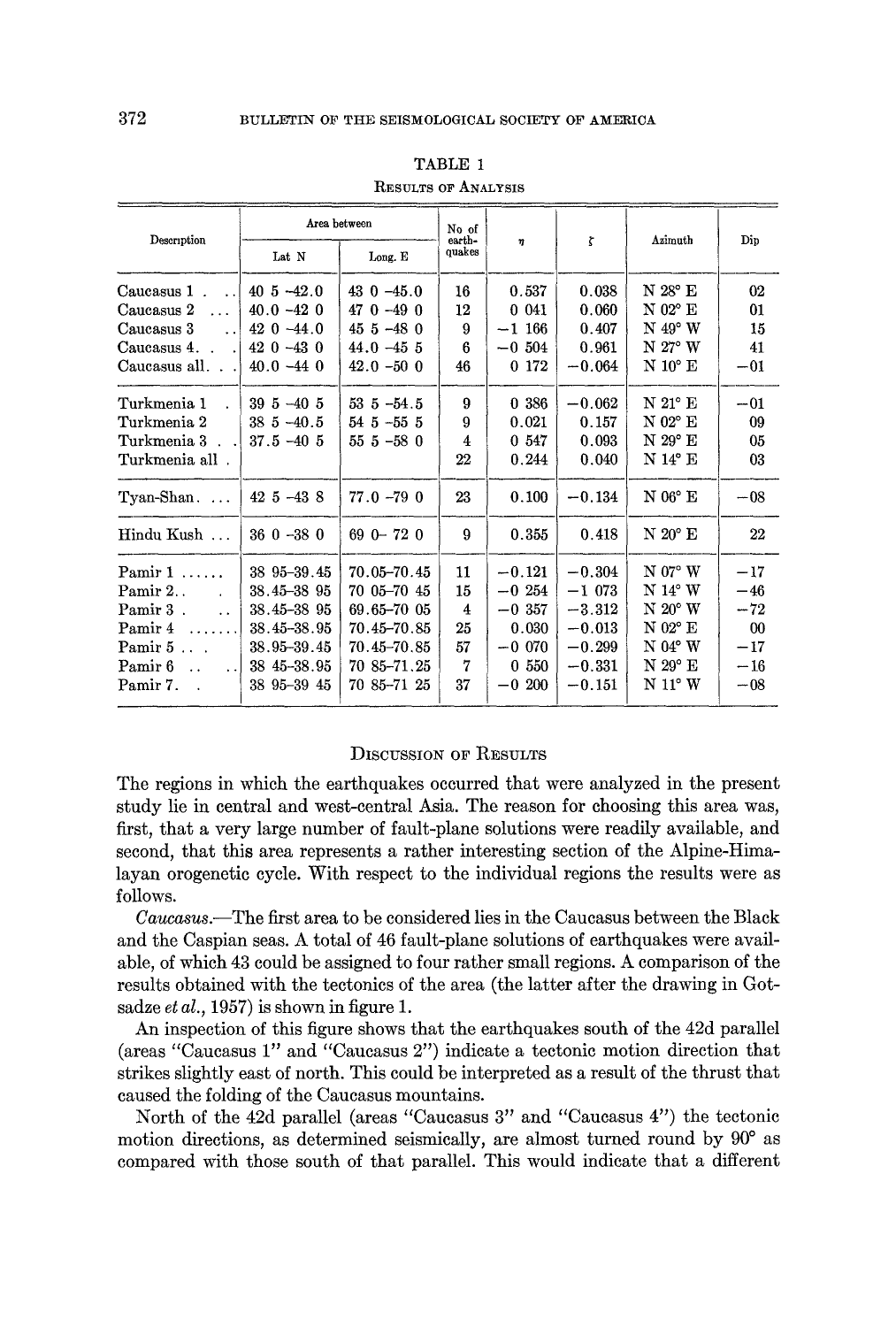

Fig. 1. Comparison of seismically defined tectonic motion directions with the tectonics in the Caucasus region (the latter as given by Gotsadze *et al.,* 1957). 1. Areas in which a repeated change of direction of the tectonic motion occurred in the course of the Alpine cycle. 2. Areas that have undergone a single change of the direction of the tectonic motions (from sinking to uplift) in the second half of the Alpine cycle. 3. Zones across which the ancient tectonic motions changed laterally. These motions were manifest at the beginning of the Alpine cycle and repeatedly in the course of every cycle. 4. Zones across which recent tectonic motions change laterally. 5. Zones across which the most recent tectonic motions, with a large gradient, change laterally. 6. Young depressions that he at the edge of the Quaternary uplift 7. Zones of Pliocene or Quaternary volcanism. 8. Zones of transverse anticline folds m the contemporary tectonic structure. 9. Zones of the newest change-over of the relief. 10. Edge of submeridional flexures or of ancient structural joints.

tectonic stress system is operative north of the 42d parallel as compared with the stress system south of it. A confirmation of this interpretation of the seismic data is obtained if one compares the results with the tectonic structure of the area as it had been determined from geological studies (see fig. 1). The area 1 lies entirely south of a line across which the recent tectonic motion changes. Most of the earthquakes of area 2 also lie to the south of that line, whereas areas 3 and 4 lie entirely north of it (the line is indicated by black triangles in fig. 1). Therefore, the results from the statistical analysis of the fault-plane solutions and the geological studies are in complete agreement.

The average motion-direction for the whole Caucasus area has also been calculated. Some earthquakes were scattered outside the four small areas shown in figure 1 but still were within the confines of that figure; that is why the total number of earthquakes is greater than the sum of the earthquakes contained in the four small areas.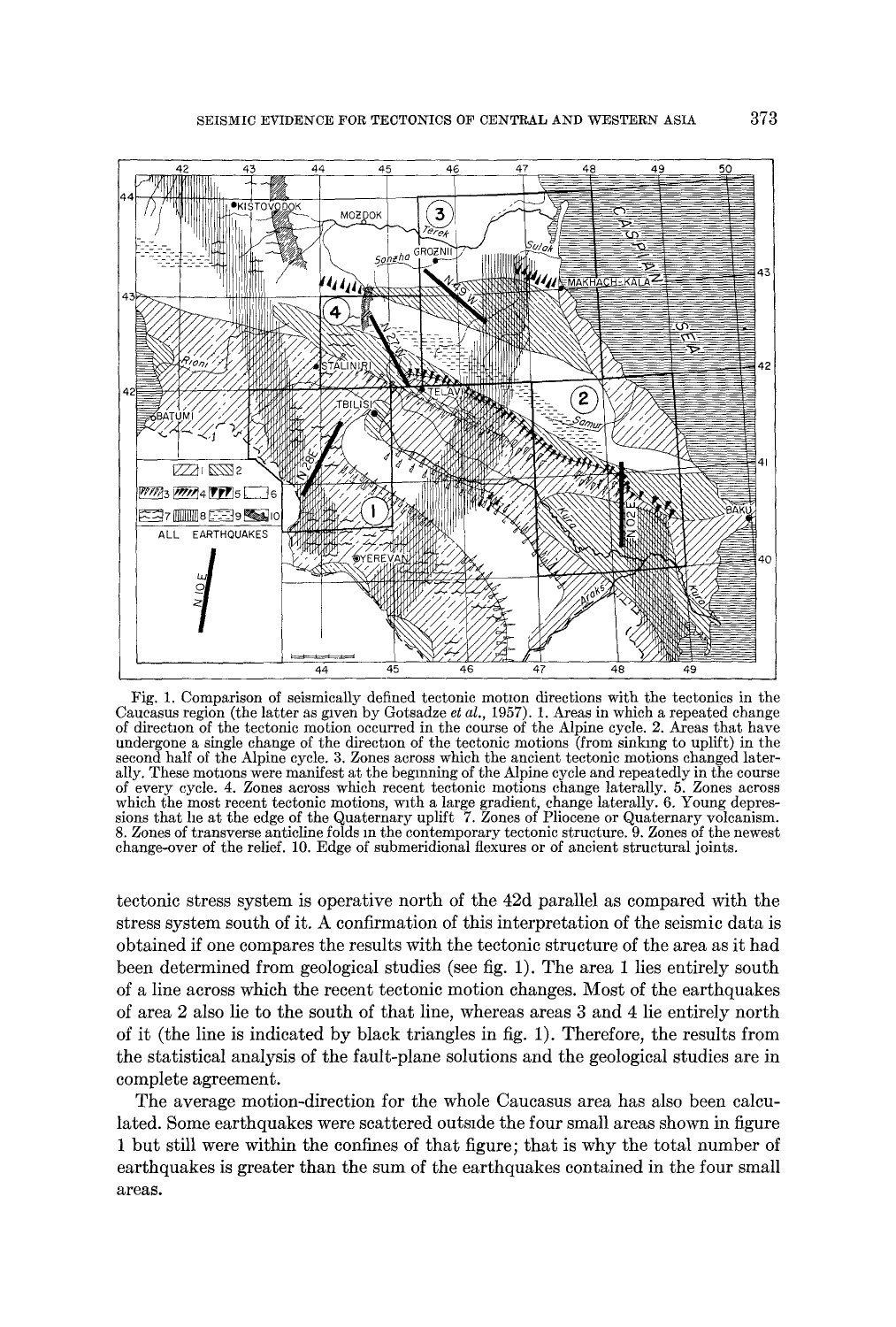374 BULLETIN OF THE SEISMOLOGICAL SOCIETY OF AMERICA

*Turkmenia.--Many* fault-plane solutions of earthquakes are also available in an area east of the Caspian Sea, in the plain north of the Kopet-Dagh fold system. As is evident from figure 2, the main tectonic motion direction as calculated from the fault-plane solutions is east of north. This can be interpreted as an expression of the thrust from the southwest which caused the folding of the Kopet-Dagh Mountains.

The basic tectonics of the area is also shown in figure 2, which has been taken from the recent tectonic map of the USSR. Accordingly, most of the earthquakes under discussion occurred just at the edge of the Kopet-Dagh frontal depression. It



Fig. 2. Comparison of seismically defined tectonic motion directions with the tectonics in Turkmenia (the latter as taken from the recent tectonic map of the USSR).

stands to reason that a downward force must somehow be present to cause this depression. This might explain the dip toward the northeast of the motion direction (calculated from the earthquakes) that is present in the area.

*Tyan-Shan.--Moving* further east, the next area for which there is a sufficient number of fault-plane solutions for a statistical analysis of the null axes is just east of Alma-Ata in the Tyan-Shan Mountains. Unfortunately, this area cannot, like those discussed above, be split into smaller sections; the number of fault-plane solutions is not large enough. It can only be deduced that the mean tectonic motion, as calculated from seismic evidence, is acting almost exactly in a north-south direction. The correlation of this result with the local tectonics is shown in figure 3.

The seismically calculated tectonic motion direction fits well with that deduced from geological studies (cf. Mushketov, 1933). Accordingly, the Tyan-Shan Mountains, as well as the mountains to the south, were formed by an almost identical north-south compression, although they belong to different systems. The seismic investigations seem to indicate that the stresses are active to the present day.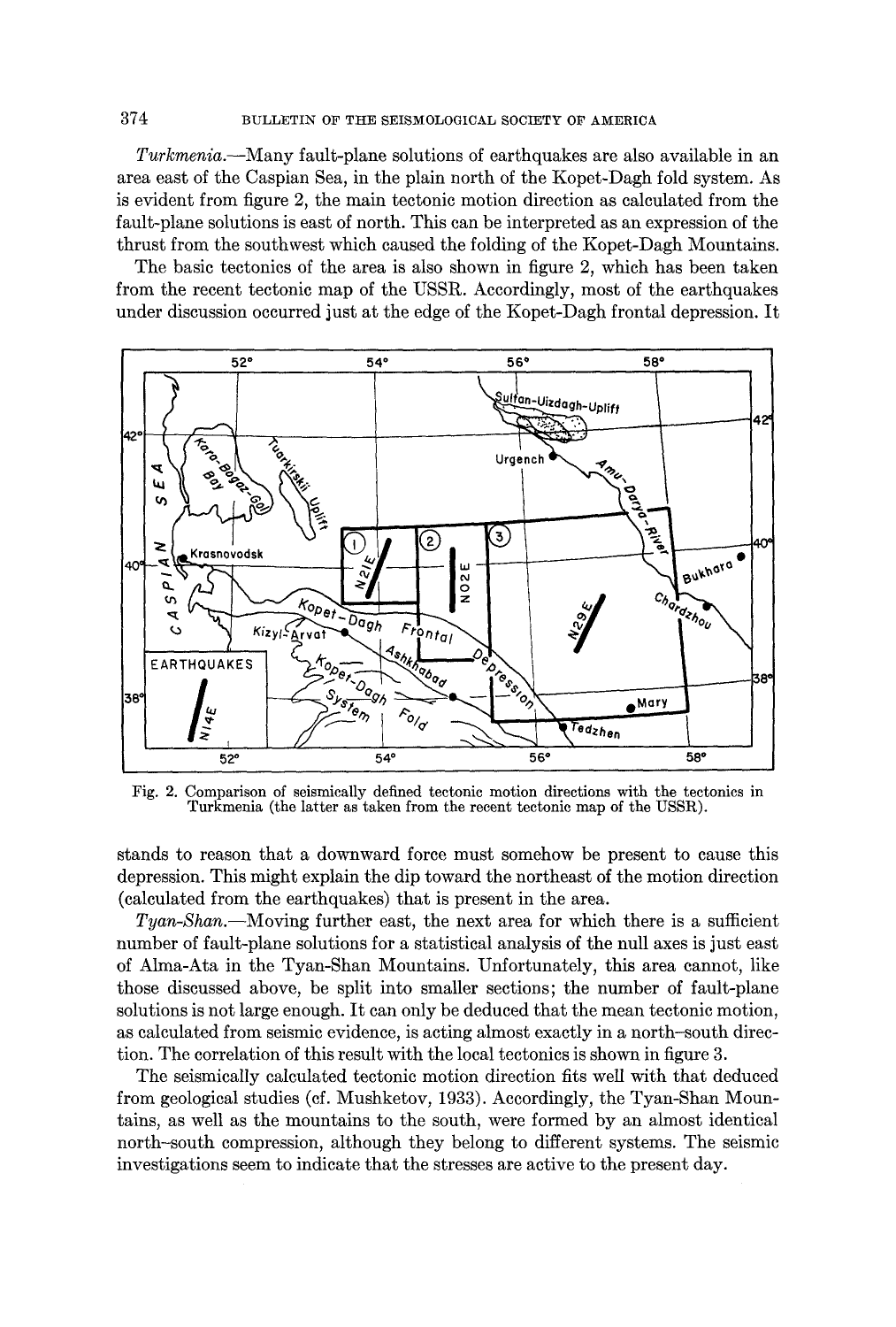*Hindu Kush.--Another* area for which it is not possible to calculate a detailed distribution of the tectonic motion from seismic evidence, but for which at least the general trend can be determined, exists in the Hindu Kush. The earthquakes used are mostly deep, large shocks. In an earlier paper (Scheidegger, 1959) the



Fig. 3. Comparison of seismically defined tectonic motion with the tectonics of the Tyan-Shan area. The tectonics is as given by Gotsadze *et al.,* 1957. 1. Structural uphfts that were active from the upper Paleogene to the present time. 2. Structural depressions that were occasionally active in the lower Jurassic, and after that from the lower Paleogene to the present. 3. Areas in general structural depressions that have undergone sinking in the lower Jurassic, upper Paleogene, Neogene, and early Quaternary. 4. Areas within general structural depressions that have undergone a large amount of sinking in very recent time 5. Uplifts in general structural depressions that occurred in the upper Quaternary. 6. Areas in general structural rises and depressions that have undergone a motion of opposite sign at the end of the Pliocene 7. Areas with a high velocity gradient of recent motions. 8. Fractures. 9 Zones of intensive Quaternary motmns along the fractures. 10. Fractures along which the motions during large earthquakes reached amplitudes up to 10 m. 11. Axes of basic uplifts.

writer has given reasons why it seems permissible to assume that the tectonic motion is the same at all depths; hence no depth differentiation of the earthquakes needs to be made for the present purpose.

It turns out that the tectonic motion, as calculated from seismic evidence, strikes east of north. The primary data are rather poor, and not too much significance can be assigned to this result. However, it may be possible to interpret this as a thrust from the south. The correlation of the postulated motion with the geology of the area is shown in figure 4.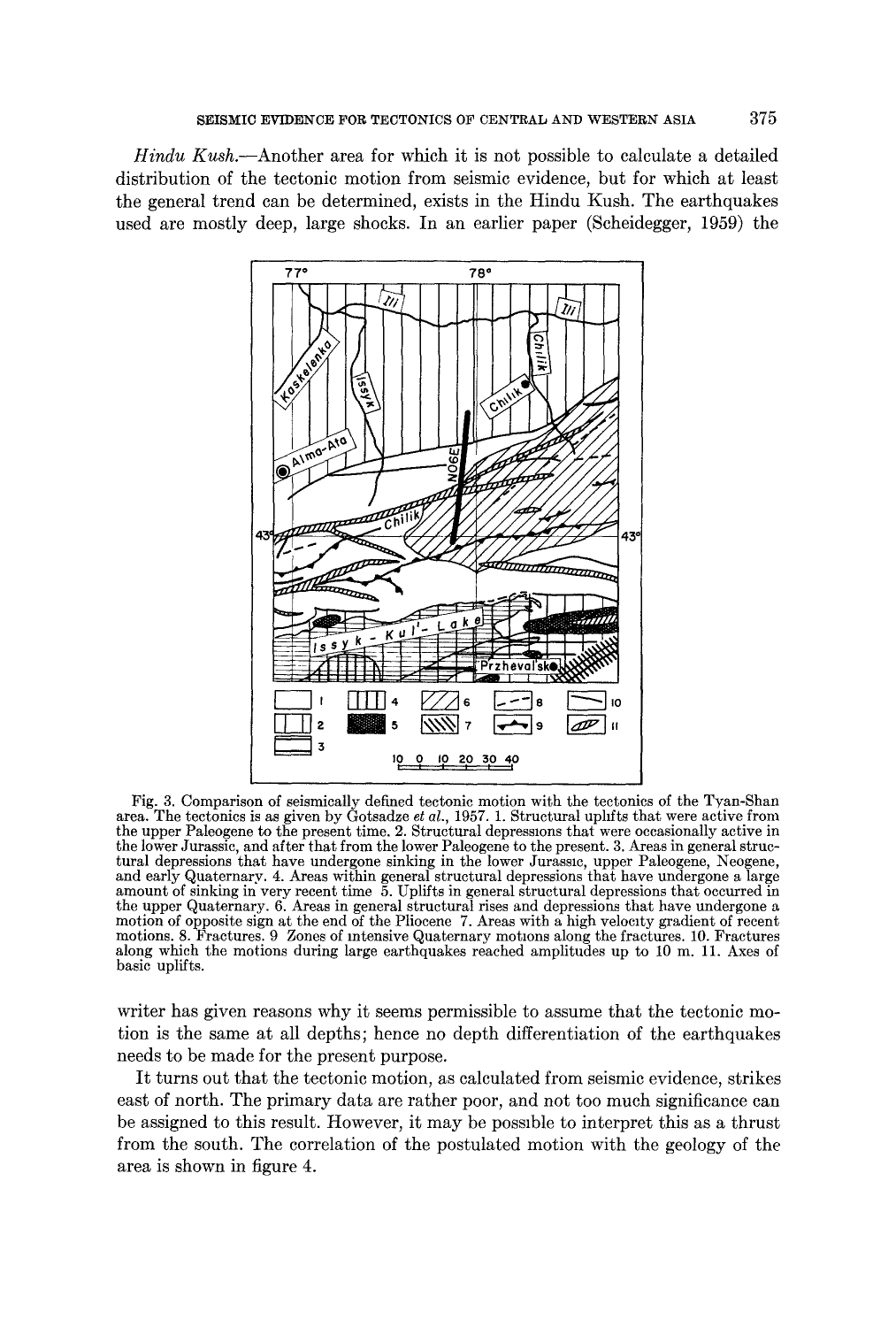*Pamir Knot*.—The most detailed analysis of any area that can be made to date is undoubtedly that for the Pamir district. Here, in the vicinity of the town of Garm, the Russians had several expeditions operating at various times, so that a total of some 150 fault-plane solutions of small earthquakes are now readily available in the literature. The great number of fault-plane solutions enables one to divide the area into sections as small as measuring only 30 by 40 kilometers. The correlation of the seismic results with the local tectonics is shown in figure 5.

The main result is that the seismically determined motion is almost exactly northsouth, and this consistently in all areas except for some scattering in "Garm 3" and



Fig. 4. Comparison of seismically defined tectonic motion with the geology of the Hindu Kush area. The geology is after Gotsadze *et al.,* 1957. l. Paleozoic structural formation. 2. Mesozoic structural formation. 3. Frontal depressions. 4. Area of undifferentiated Alpine folding. 5 Systems of tectonic fractures.

"Garm 6." In these areas, however, only 4 and 7 earthquakes, respectively, are available, which makes their analysis rather unreliable.

The suggested interpretation of the foregoing results is that the tectonic motion is due to an overthrust from the south. The dip found (which is negative, i.e., toward the south) supports this view. Older (Mushketov, 1933) and very recent (Gzovskii *et al.,* 1958) tectonic investigations are in complete agreement with such an interpretation. The general consistency of the seismic results for all the small areas under consideration, and the good correlation with geological studies, supply an excellent justification of the seismic method.

# **CONCLUSION**

Looking over the results presented in the present paper, we note that the statistical interpretation of the null vectors in terms of a tectonic motion direction of a given area correlates exceedingly well with the known tectonics of that area. Thus, the seismic method appears to be completely justified.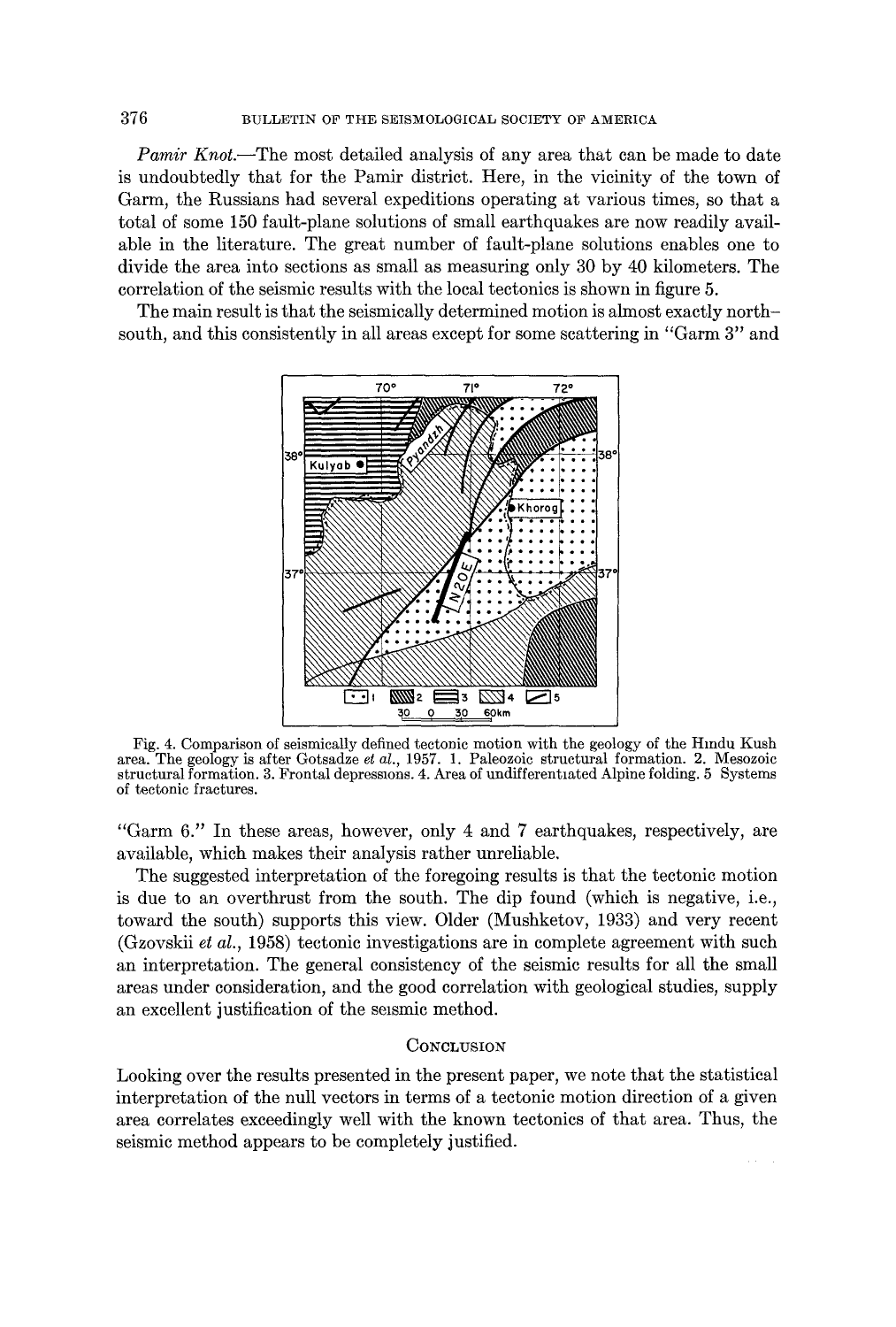The tectonic motion in central and western Asia appears to be mainly in a northsouth direction. This motion has been interpreted above as a thrust from the south, although the seismic method is of course unable to determine the sign of that motion.

One can speculate about the significance of this rather general north-south motion with respect to geoteetonie hypotheses (for a review of the latter see, e.g., Scheidegger, 1958c). If the motion be interpreted as a thrust, as suggested above,



Fig. 5. Comparison of seismically defined tectonic motions with the tectonics of the Pamir Knot area. 1. Axes of synclines. 2. Axes of anticlines. 3. Lines of tectonic fractures. 4. Assumed lines of tectonic fractures. (After Gotsadze *et at.)* 

then it is not inconsistent with the concept that India is moving northward by continental drift (see, e.g., Deutsch, 1958). This would be occurring at the present time since the tectonic motions as determined seismically refer to *present* motions. However, not too much weight should be assigned to such speculations, since the postulated thrusts might also be due to other causes. Nevertheless, the fact that the stress system which has been postulated to explain the folding up of the central Asian mountains evidently is still active today (as shown by the seismic analysis), is in itself of some interest.